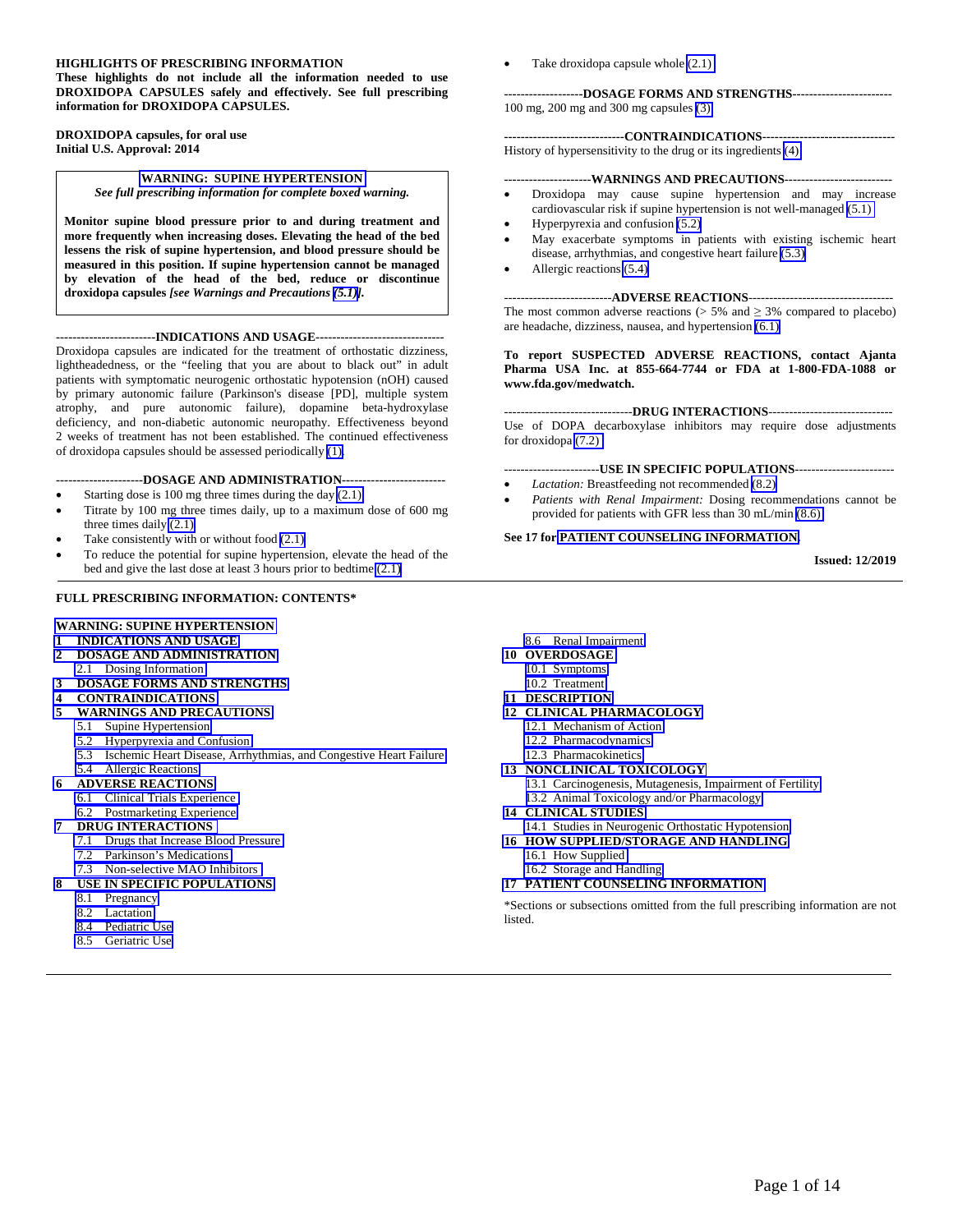# <span id="page-1-0"></span>**FULL PRESCRIBING INFORMATION**

## **WARNING: SUPINE HYPERTENSION**

**Monitor supine blood pressure prior to and during treatment and more frequently when increasing doses. Elevating the head of the bed lessens the risk of supine hypertension, and blood pressure should be measured in this position. If supine hypertension cannot be managed by elevation of the head of the bed, reduce or discontinue droxidopa capsules** *[see Warnings and Precautions [\(5.1\)](#page-2-0)].* 

## **1 INDICATIONS AND USAGE**

Droxidopa capsules are indicated for the treatment of orthostatic dizziness, lightheadedness, or the "feeling that you are about to black out" in adult patients with symptomatic neurogenic orthostatic hypotension (nOH) caused by primary autonomic failure (Parkinson's disease [PD], multiple system atrophy, and pure autonomic failure), dopamine beta-hydroxylase deficiency, and non-diabetic autonomic neuropathy. Effectiveness beyond 2 weeks of treatment has not been established. The continued effectiveness of droxidopa capsules should be assessed periodically.

## **2 DOSAGE AND ADMINISTRATION**

## **2.1 Dosing Information**

The recommended starting dose of droxidopa capsules is 100 mg, taken orally three times daily: upon arising in the morning, at midday, and in the late afternoon at least 3 hours prior to bedtime (to reduce the potential for supine hypertension during sleep). Administer droxidopa capsules consistently, either with food or without food. Take droxidopa capsule whole. Titrate to symptomatic response, in increments of 100 mg three times daily every 24 hours to 48 hours up to a maximum dose of 600 mg three times daily (i.e., a maximum total daily dose of 1,800 mg).

Monitor supine blood pressure prior to initiating droxidopa capsules and after increasing the dose.

Patients who miss a dose of droxidopa capsules should take their next scheduled dose.

## **3 DOSAGE FORMS AND STRENGTHS**

Droxidopa capsules are available in 100 mg, 200 mg, and 300 mg strengths as specified below.

- 100 mg: Hard gelatin capsules with "DRX100" on the white opaque body and "ap" logo on the light blue opaque cap
- 200 mg: Hard gelatin capsules with "DRX200" on the white opaque body and "ap" logo on the light yellow opaque cap
- 300 mg: Hard gelatin capsules with "DRX300" on the white opaque body and "ap" logo on the light green opaque cap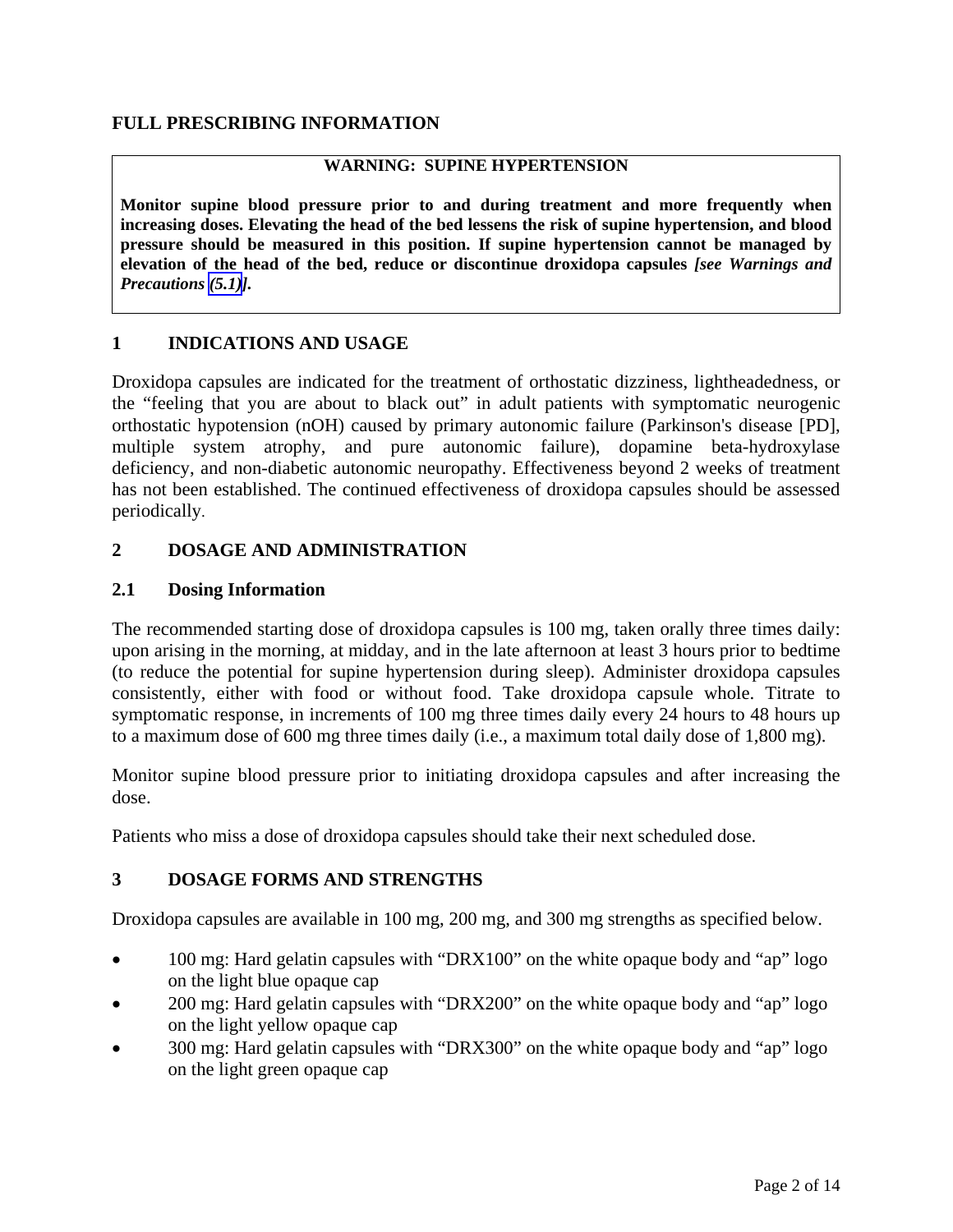# <span id="page-2-0"></span>**4 CONTRAINDICATIONS**

Droxidopa capsules are contraindicated in patients who have a history of hypersensitivity to the drug or its ingredients *[see Warnings and Precautions (5.4)].* 

# **5 WARNINGS AND PRECAUTIONS**

# **5.1 Supine Hypertension**

Droxidopa therapy may cause or exacerbate supine hypertension in patients with nOH. Patients should be advised to elevate the head of the bed when resting or sleeping. Monitor blood pressure, both in the supine position and in the recommended head-elevated sleeping position. Reduce or discontinue droxidopa capsules if supine hypertension persists. If supine hypertension is not well-managed, droxidopa may increase the risk of cardiovascular events, particularly stroke.

# **5.2 Hyperpyrexia and Confusion**

Postmarketing cases of a symptom complex resembling neuroleptic malignant syndrome (NMS) have been reported with droxidopa use during postmarketing surveillance. Observe patients carefully when the dosage of droxidopa capsules are changed or when concomitant levodopa is reduced abruptly or discontinued, especially if the patient is receiving neuroleptics.

NMS is an uncommon but life-threatening syndrome characterized by fever or hyperthermia, muscle rigidity, involuntary movements, altered consciousness, and mental status changes. The early diagnosis of this condition is important for the appropriate management of these patients.

## **5.3 Ischemic Heart Disease, Arrhythmias, and Congestive Heart Failure**

Droxidopa may exacerbate existing ischemic heart disease, arrhythmias, and congestive heart failure. Careful consideration should be given to this potential risk prior to initiating therapy in patients with these conditions.

## **5.4 Allergic Reactions**

Hypersensitivity reactions including anaphylaxis, angioedema, bronchospasm, urticaria and rash have been reported in postmarketing experience. Some of these reactions resulted in emergency treatment. If a hypersensitivity reaction occurs, discontinue the drug and initiate appropriate therapy.

## **6 ADVERSE REACTIONS**

The following adverse reactions with droxidopa are included in more detail in the Warnings and Precautions section of the label:

- Supine Hypertension *[see Warnings and Precautions (5.1)]*
- Hyperpyrexia and Confusion *[see Warnings and Precautions (5.2)]*
- May exacerbate existing ischemic heart disease, arrhythmias, and congestive heart failure *[see Warnings and Precautions (5.3)]*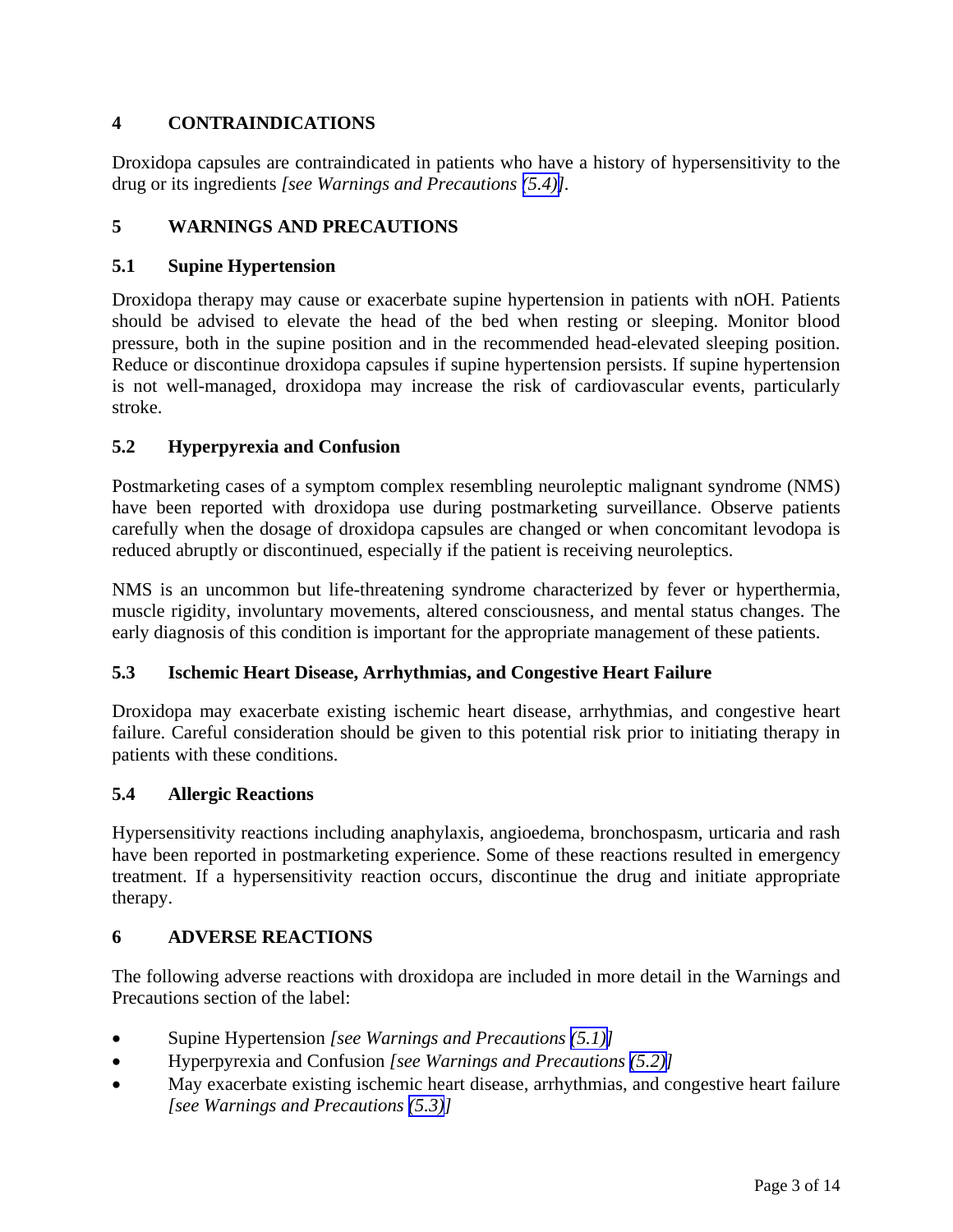# <span id="page-3-0"></span>**6.1 Clinical Trials Experience**

Because clinical trials are conducted under widely varying conditions, adverse reaction rates observed in the clinical trials of a drug cannot be directly compared to rates in the clinical trials of another drug and may not reflect the rates observed in clinical practice.

The safety evaluation of droxidopa is based on two placebo-controlled studies 1 week to 2 weeks in duration (Studies 301 and 302), one 8-week placebo-controlled study (Study 306), and two long-term, open-label extension studies (Studies 303 and 304). In the placebo-controlled studies, a total of 485 patients with Parkinson's disease, multiple system atrophy, pure autonomic failure, dopamine beta-hydroxylase deficiency, or non-diabetic autonomic neuropathy were randomized and treated, 245 with droxidopa and 240 with placebo *[see Clinical Studies [\(14\)](#page-9-0)].*

#### *Placebo-Controlled Experience*

The most commonly observed adverse reactions (those occurring at an incidence of greater than 5% in the droxidopa group and with at least a 3% greater incidence in the droxidopa group than in the placebo group) in droxidopa-treated patients during the three placebo-controlled trials were headache, dizziness, nausea, and hypertension. The most common adverse reactions leading to discontinuation from droxidopa were hypertension or increased blood pressure and nausea.

|                  | Study 301 and Study 302<br>(1 Week to 2 Weeks Randomized<br><b>Treatment</b> ) |                                                              | <b>Study 306</b><br>(8 Weeks to 10 Weeks Randomized<br>Treatment) |                                                              |
|------------------|--------------------------------------------------------------------------------|--------------------------------------------------------------|-------------------------------------------------------------------|--------------------------------------------------------------|
|                  | <b>Placebo</b><br>$(N=132)$<br>$n\left(\frac{0}{0}\right)$                     | <b>Droxidopa</b><br>$(N=131)$<br>$n\left(\frac{0}{0}\right)$ | <b>Placebo</b><br>$(N=108)$<br>$n\left(\frac{0}{0}\right)$        | <b>Droxidopa</b><br>$(N=114)$<br>$n\left(\frac{0}{0}\right)$ |
| Headache         | 4(3.0)                                                                         | 8(6.1)                                                       | 8(7.4)                                                            | 15(13.2)                                                     |
| <b>Dizziness</b> | 2(1.5)                                                                         | 5(3.8)                                                       | 5(4.6)                                                            | 11(9.6)                                                      |
| Nausea           | 2(1.5)                                                                         | 2(1.5)                                                       | 5(4.6)                                                            | 10(8.8)                                                      |
| Hypertension     |                                                                                | 2(1.5)                                                       | 1(0.9)                                                            | 8(7.0)                                                       |

# **Table 1: Most Common Adverse Reactions Occurring More Frequently in the Droxidopa Group**

Note: n=number of patients. Adverse reactions that were reported in greater than 5% of patients in the droxidopa group and with at least a 3% greater incidence in the droxidopa group than in the placebo group were from Study 306.

## *Long-Term, Open-Label Trials with Droxidopa*

In the long-term, open-label extension studies, a total of 422 patients, mean age 65 years, were treated with droxidopa for a mean total exposure of approximately one year. The commonly reported adverse events were falls (24%), urinary tract infections (15%), headache (13%), syncope (13%), and dizziness (10%).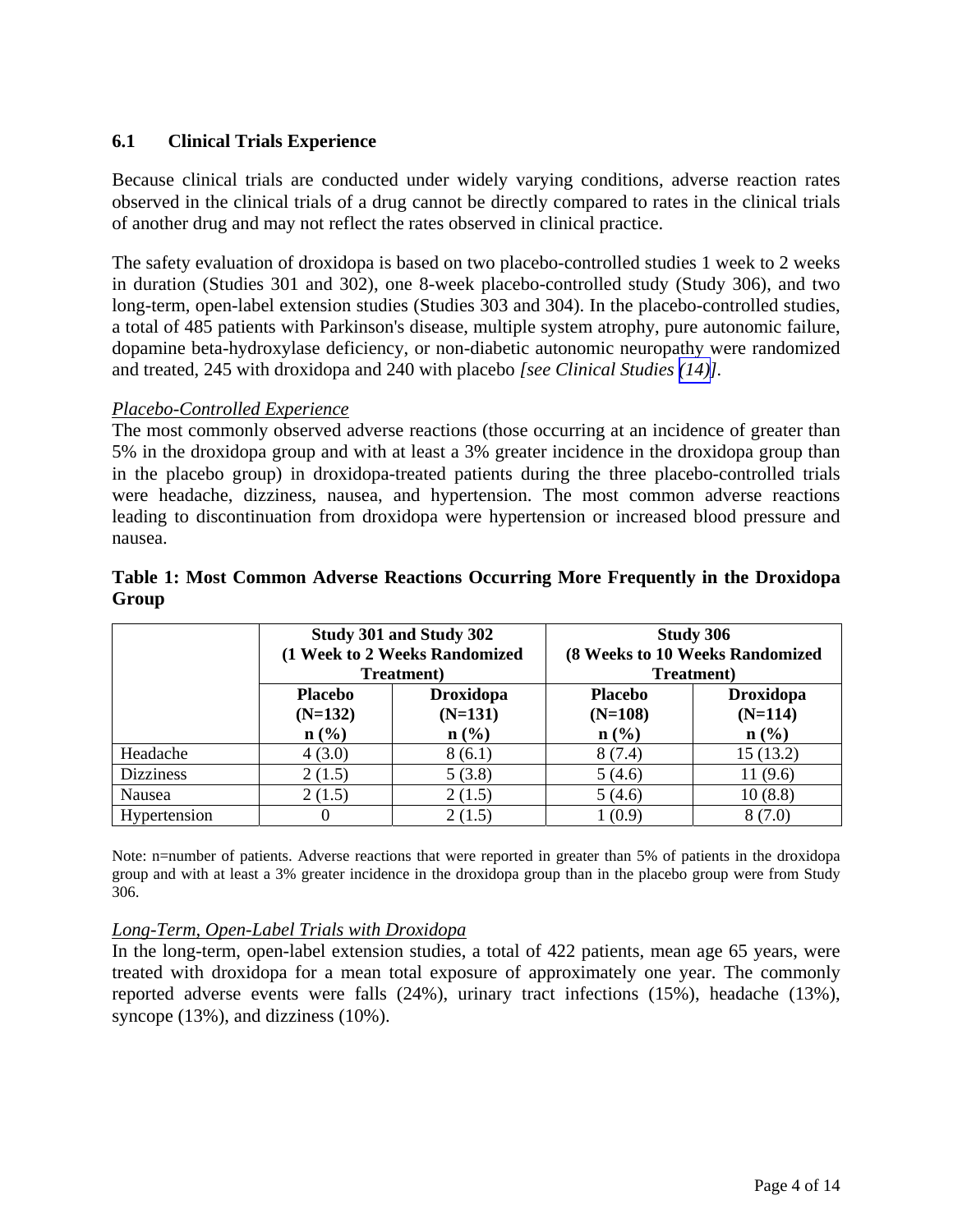# <span id="page-4-0"></span>**6.2 Postmarketing Experience**

The following adverse reactions have been identified during post-approval use of droxidopa capsules. Because these reactions are reported voluntarily from a population of uncertain size, it is not always possible to reliably estimate their frequency or establish a causal relationship to drug exposure.

*Cardiac Disorders:* Chest pain *Eye Disorders:* Blurred vision *Gastrointestinal Disorders:* Pancreatitis, abdominal pain, vomiting, diarrhea *General Disorders and Administration Site Conditions:* Fatigue *Nervous System Disorders*: Cerebrovascular accident *Psychiatric Disorders:* Psychosis, hallucination, delirium, agitation, memory disorder

# **7 DRUG INTERACTIONS**

# **7.1 Drugs that Increase Blood Pressure**

Administering droxidopa in combination with other agents that increase blood pressure (e.g., norepinephrine, ephedrine, midodrine, and triptans) would be expected to increase the risk for supine hypertension.

# **7.2 Parkinson's Medications**

Dopa-decarboxylase inhibitors may require dose adjustments for droxidopa.

# **7.3 Non-selective MAO Inhibitors**

The concomitant use of selective MAO-B inhibitors, such as rasagiline or selegiline, was permitted in the droxidopa clinical trials. However, based on mechanism of action, the use of non-selective MAO inhibitors and linezolid should be avoided as there is a potential for increased blood pressure when taken with droxidopa.

# **8 USE IN SPECIFIC POPULATIONS**

# **8.1 Pregnancy**

# *Risk Summary*

There are no available data on use of droxidopa in pregnant women and risk of major birth defects or miscarriage. Droxidopa did not produce significant reproductive toxicity in pregnant female rats or rabbits or in their fetuses. However, when pregnant female rats were dosed during days 7 to 17 of gestation (the period of fetal organogenesis) with doses of droxidopa corresponding to 0.3, 1 and 3 times the maximum recommended daily dose of 1,800 mg in a 60 kg patient, based on body surface area, and when their male and female offspring (who were exposed only during fetal life) were subsequently bred, the female offspring exhibited a dosedependent reduction in the number of live fetuses across all three doses and an increased number of embryonic/fetal deaths at the two higher doses (*[see Data](#page-5-0)*).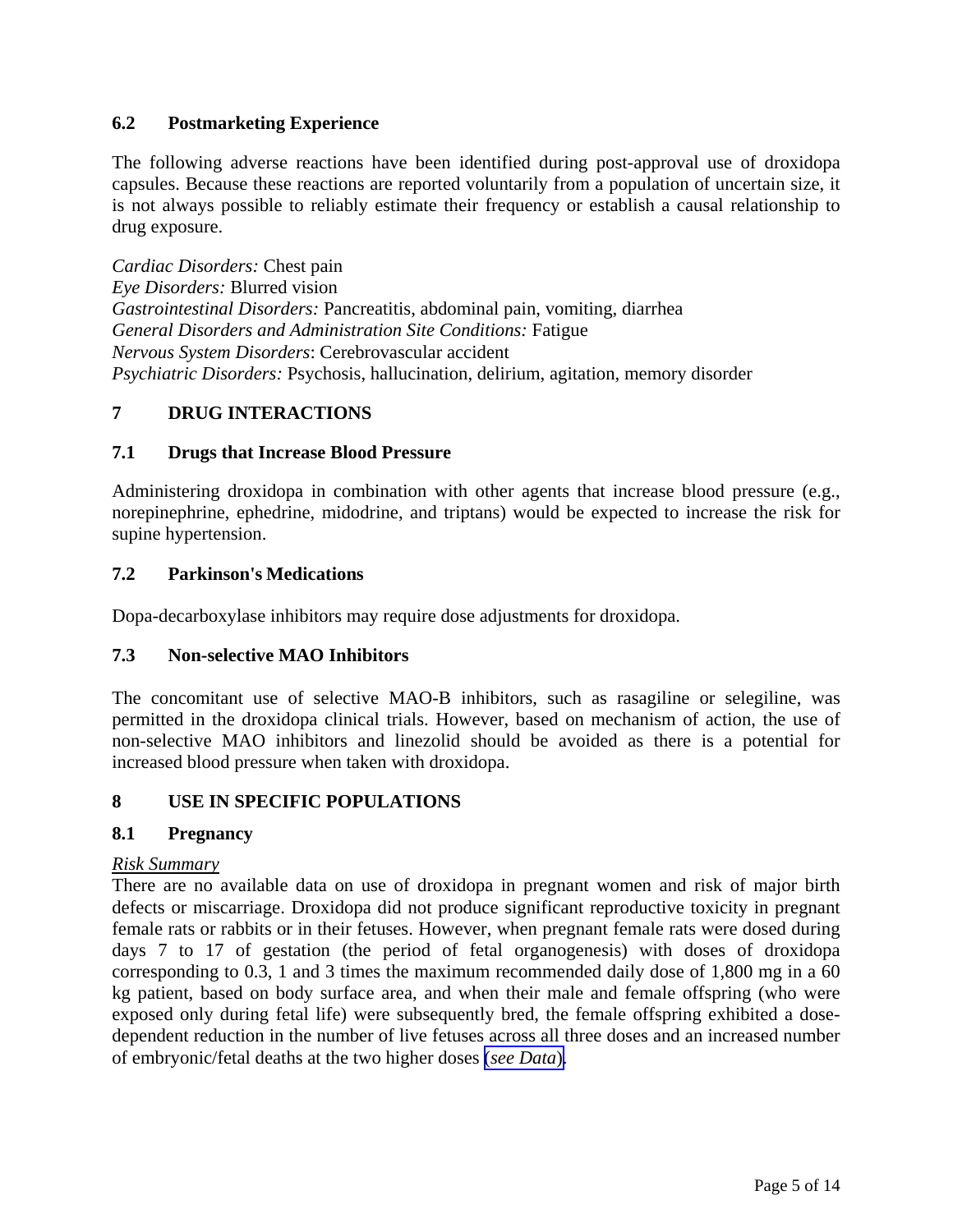<span id="page-5-0"></span>The estimated background risk of major birth defects and miscarriage in the indicated population is unknown. In the U.S. general population, the estimated background risk of major birth defects and miscarriage in clinically recognized pregnancies is 2% to 4% and 15% to 20%, respectively.

# *Data*

## *Animal Data*

During a multigenerational reproductive toxicity study in rats, pregnant females were dosed during days 7 to 17 of gestation (the period of fetal organogenesis) with doses of droxidopa corresponding to 0.3, 1 and 3 times the maximum recommended daily dose of 1,800 mg in a 60 kg patient. Reduced weight gain, renal lesions, and a small number of deaths were observed in females treated with the two higher doses. When their male and female offspring (who were exposed to droxidopa only during fetal life) were subsequently bred, the female offspring exhibited a dose-dependent reduction in the number of live fetuses across all three doses and an increased number of embryonic/fetal deaths at the two higher doses.

# **8.2 Lactation**

## *Risk Summary*

There is no information regarding the presence of droxidopa or its active metabolite(s) in human milk, the effects of droxidopa on the breastfed child, nor the effects of droxidopa on milk production/excretion. Droxidopa is present in rat milk with peak concentrations seen 4 hours after oral drug administration and drug excretion into milk still occurring 48 hours after administration *(see Data)*. However, due to species-specific differences in lactation physiology, animal lactation data typically do not reliably predict levels in humans. Because of the potential for serious adverse reactions, including reduced weight gain in breastfed infants, advise a woman not to breastfeed during treatment with droxidopa.

# *Data*

## *Animal Data*

In rats, oral administration of droxidopa resulted in excretion into breast milk with peak concentrations seen 4 hours after administration, and excretion still occurring 48 hours after administration. When the drug was administered to nursing dams during the period of lactation at a dose corresponding to 3 times the maximum recommended daily dose of 1,800 mg in a 60 kg patient when based on body surface area, reduced weight gain and reduced survival were observed in the offspring. Despite the observed decreased weight gain, physical development was normal (with respect to timing and organ morphology).

# **8.4 Pediatric Use**

The safety and effectiveness of droxidopa in pediatric patients have not been established.

## **8.5 Geriatric Use**

A total of 197 patients with symptomatic nOH aged 75 years or above were included in the droxidopa clinical program. No overall differences in safety or effectiveness were observed between these patients and younger patients, and other reported clinical experience has not identified differences in responses between the elderly and younger patients, but greater sensitivity of some older individuals cannot be ruled out.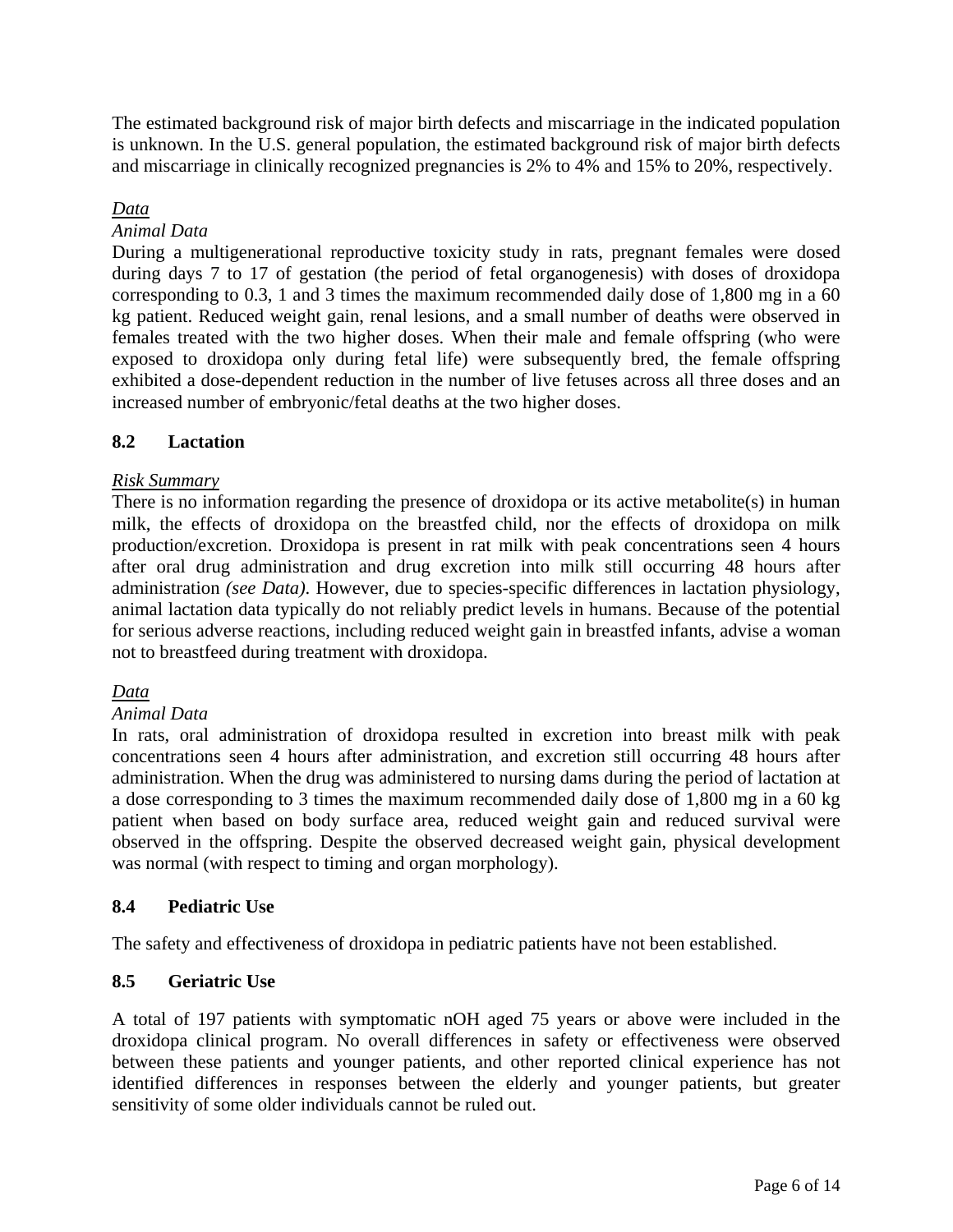# <span id="page-6-0"></span>**8.6 Renal Impairment**

Droxidopa and its metabolites are primarily cleared renally. Patients with mild or moderate renal impairment (GFR greater than 30 mL/min) were included in clinical trials and did not have a higher frequency of adverse reactions. Clinical experience with droxidopa in patients with severe renal function impairment (GFR less than 30 mL/min) is limited.

# **10 OVERDOSAGE**

# **10.1 Symptoms**

There have been cases of overdose reported during postmarketing surveillance. A patient ingested 7,700 mg of droxidopa and experienced a hypertensive crisis that resolved promptly with treatment. Another patient treated with a total daily dose of 2,700 mg of droxidopa experienced hypertension and an intracranial hemorrhage.

# **10.2 Treatment**

There is no known antidote for droxidopa overdosage. In case of an overdose that may result in an excessively high blood pressure, discontinue droxidopa and treat with appropriate symptomatic and supportive therapy. Counsel patients to remain in a standing or seated position until their blood pressure drops below an acceptable limit.

# **11 DESCRIPTION**

Droxidopa capsules contain droxidopa, which is a synthetic amino acid precursor of norepinephrine, for oral administration. Chemically, droxidopa is (–)-threo-3-(3,4- Dihydroxyphenyl)-L-serine. It has the following structural formula:



Droxidopa is a white to light brown crystalline powder. It is slightly soluble in water, and practically insoluble in methanol, glacial acetic acid, ethanol, acetone, ether, and chloroform. It is soluble in dilute hydrochloric acid. It has a molecular weight of 213.19 and a molecular formula of C9H11NO5.

Droxidopa capsules also contain the following inactive ingredients: mannitol, corn starch, and magnesium stearate. The capsule shell is printed with black ink. The black inks contain shellac, ethanol, iron oxide black, isopropyl alcohol, butyl alcohol, propylene glycol, and potassium hydroxide. The capsule shell contains the following inactive ingredients: 100 mg – gelatin,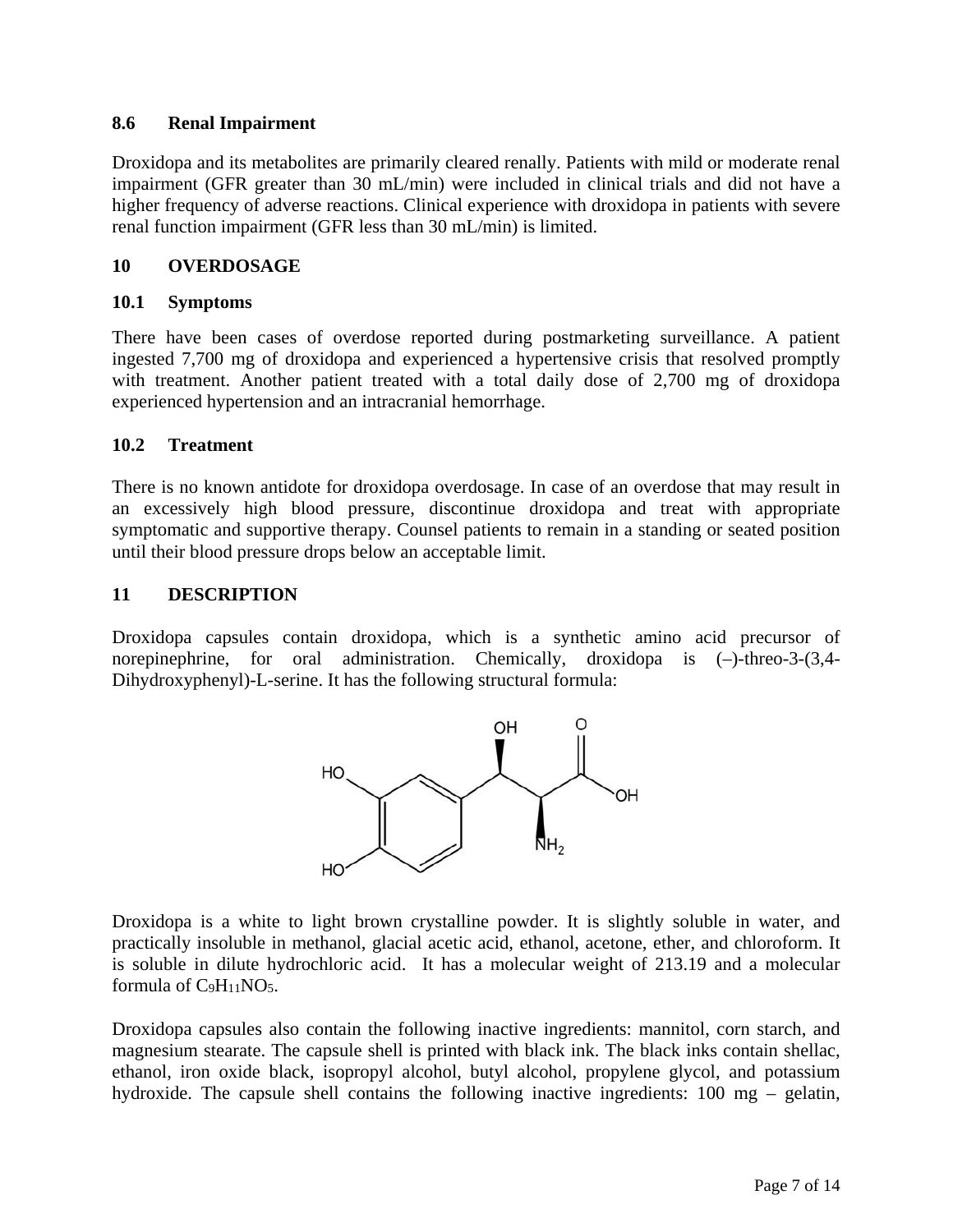<span id="page-7-0"></span>titanium dioxide, FD&C Blue No. 2, black and red iron oxide; 200 mg – gelatin, titanium dioxide, black and yellow iron oxide; 300 mg – gelatin, titanium dioxide, FD&C Blue No. 1, D&C Yellow No. 10. Droxidopa capsules differ in size and color by strength *[see Dosage Forms and Strengths [\(3\)](#page-1-0)].*

# **12 CLINICAL PHARMACOLOGY**

# **12.1 Mechanism of Action**

The exact mechanism of action of droxidopa in the treatment of neurogenic orthostatic hypotension is unknown. Droxidopa is a synthetic amino acid analog that is directly metabolized to norepinephrine by dopa-decarboxylase, which is extensively distributed throughout the body. Droxidopa is believed to exert its pharmacological effects through norepinephrine and not through the parent molecule or other metabolites. Norepinephrine increases blood pressure by inducing peripheral arterial and venous vasoconstriction. Droxidopa in humans induces small and transient rises in plasma norepinephrine.

# **12.2 Pharmacodynamics**

Peak droxidopa plasma concentrations are associated with increases in systolic and diastolic blood pressures. Droxidopa has no clinically significant effect on standing or supine heart rates in patients with autonomic failure.

## *Cardiac Electrophysiology*

No prolongation of the QTc interval was observed with droxidopa capsules at single oral doses up to 2,000 mg, as shown in a dedicated thorough QT study.

# **12.3 Pharmacokinetics**

## *Absorption*

Peak plasma concentrations  $(C_{\text{max}})$  of droxidopa were reached by 1 hour to 4 hours post-dose (mean of approximately 2 hours) in healthy volunteers. High-fat meals have a moderate impact on droxidopa exposure with Cmax and area under the plasma concentration-time curve (AUC) decreasing by 35% and 20%, respectively. The Cmax was delayed by approximately 2 hours with a high-fat meal.

## *Distribution*

Pre-clinical studies suggest that droxidopa can cross the blood-brain barrier. Droxidopa exhibits plasma protein binding of 75% at 100 ng/mL and 26% at 10,000 ng/mL. The estimated apparent volume of distribution of droxidopa is about 200 L in humans.

## *Elimination*

The total clearance of droxidopa after oral administration (CL/F) was approximately 400 mL/hr following administration of a single 300 mg dose.

# *Metabolism*

The metabolism of droxidopa is mediated by catecholamine pathway and not through the cytochrome P450 system. Droxidopa is initially converted to methoxylated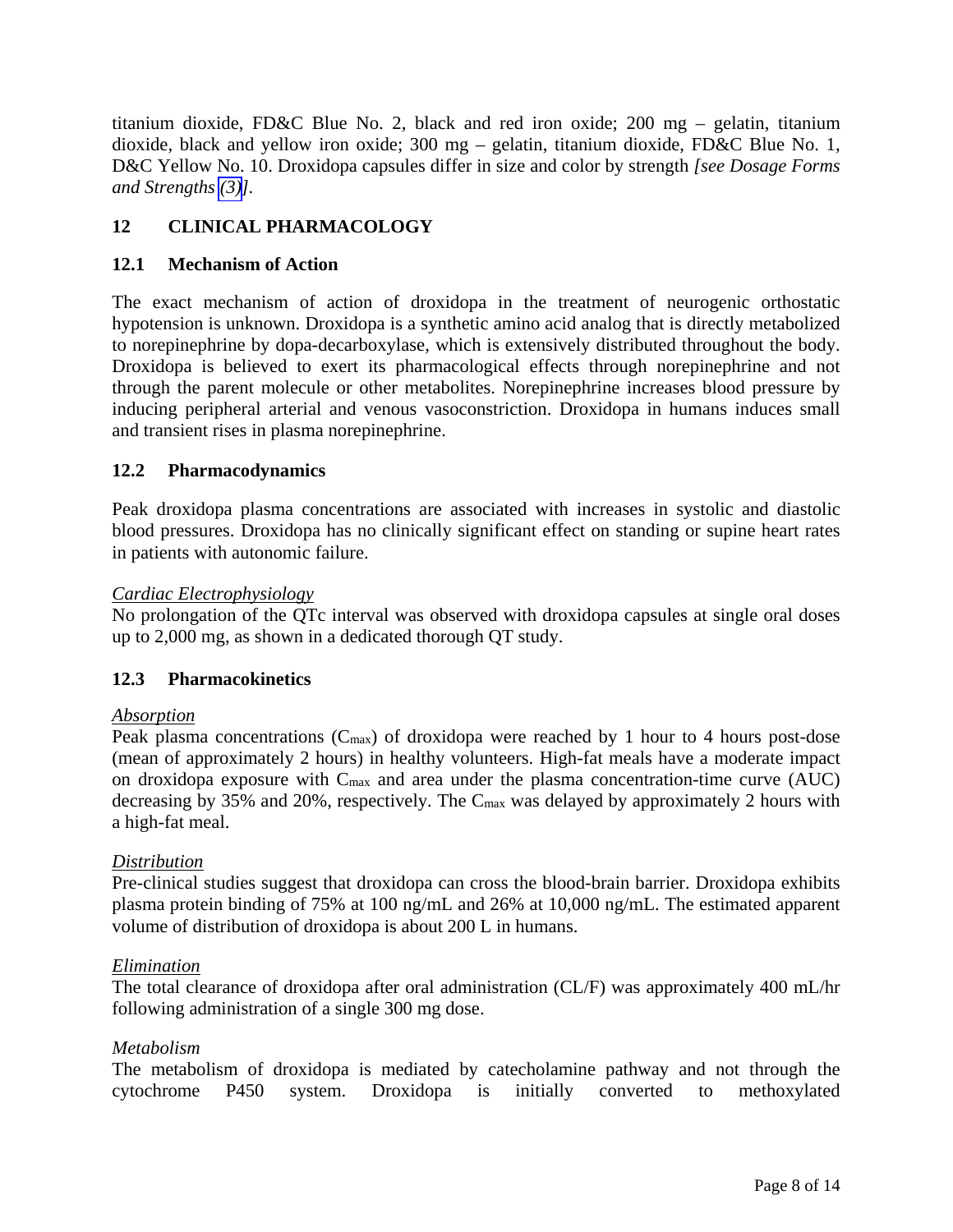<span id="page-8-0"></span>dihydroxyphenylserine (3-OM-DOPS), a major metabolite, by catechol-O-methyltransferase (COMT), to norepinephrine by DOPA decarboxylase (DDC), or to protocatechualdehyde by DOPS aldolase. After oral dosing in humans, plasma norepinephrine levels peak within 3 hours to 4 hours but are generally very low (less than 1 ng/mL) and variable with no consistent relationship with dose. The contribution of the metabolites of droxidopa other than norepinephrine to its pharmacological effects is not well understood.

## *Excretion*

The mean elimination half-life of droxidopa is approximately 2.5 hours in humans. The major route of elimination of droxidopa and its metabolites is via the kidneys in both animals and in humans. Studies in animals with radiolabeled drug showed that ~75% of the administered radioactivity was excreted in urine within 24 hours of oral dosing.

#### *Specific Populations*

There are no clinically relevant effects of age, body mass index, or sex on the pharmacokinetics of droxidopa. A population pharmacokinetic analysis suggests that hepatic function, assessed by aspartate aminotransferase (AST), alanine aminotransferase (ALT), alkaline phosphatase, and total bilirubin, did not influence the exposure to droxidopa. The controlled clinical trials included patients with mild to moderate renal impairment. No dose adjustments are required in patients with mild to moderate renal impairment.

#### *Drug Interaction Studies*

No dedicated drug-drug interaction studies were performed for droxidopa. Patients in the Phase 3 trials with droxidopa received concomitant levodopa/carbidopa, dopamine agonists, MAO-B inhibitors, COMT inhibitors and other medications used to treat Parkinson's disease. Carbidopa, a peripheral dopa-decarboxylase inhibitor, could prevent the conversion of droxidopa to norepinephrine outside of the central nervous system (CNS). Patients taking droxidopa with L-DOPA/dopa-decarboxylase inhibitor combination drugs had decreased clearance of droxidopa, an increase in overall exposure (AUC) to droxidopa of approximately 100%, and an increase in overall exposure to 3-OM-DOPS of approximately 50%. However, in clinical trials, it was found that the decreased clearance was not associated with a significant need for a different treatment dose or increases in associated adverse events. Dopamine agonists, amantadine derivatives, and MAO-B inhibitors do not appear to affect droxidopa clearance, and no dose adjustments are required.

# **13 NONCLINICAL TOXICOLOGY**

## **13.1 Carcinogenesis, Mutagenesis, Impairment of Fertility**

Long-term studies have been conducted at dosages up to 1,000 mg/kg/day in mice and up to 100 mg/kg/day in rats with no indication of carcinogenic effects. Based on dose per unit body surface area, these two doses correspond to approximately 3 and 0.5 times, respectively, the maximum recommended total daily dose of 1,800 mg in a 60 kg patient. Droxidopa was clastogenic in Chinese hamster ovary cells (chromosome aberration assay), but was not mutagenic in bacteria (Ames assay), and was not clastogenic in a mouse micronucleus assay.

Studies in rats show that droxidopa has no effect on fertility.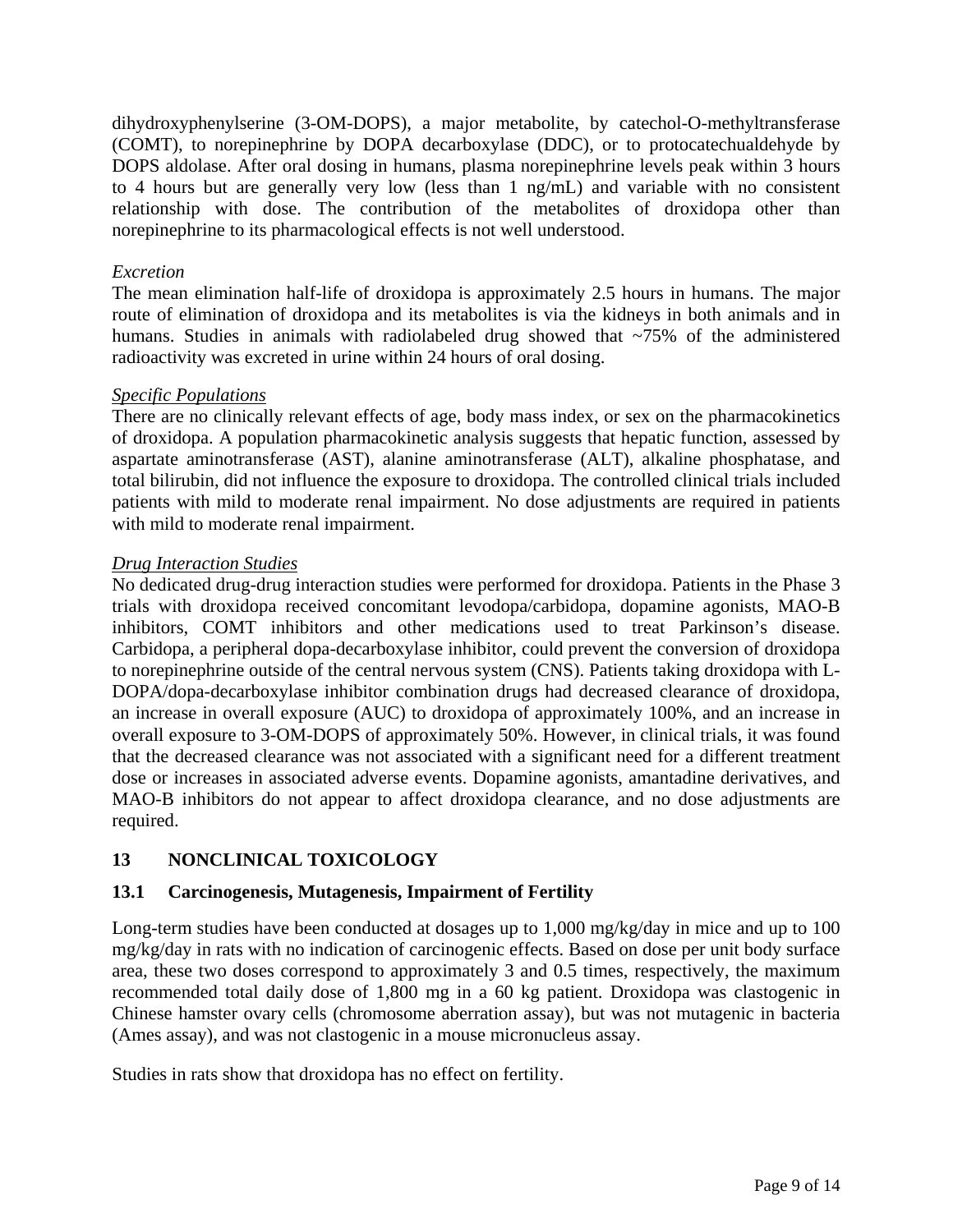# <span id="page-9-0"></span>**13.2 Animal Toxicology and/or Pharmacology**

In long-term chronic toxicity studies, rats and mice treated for 52 weeks and 80 weeks, respectively, at doses up to 300 mg/kg/day in rats and 1,000 mg/kg/day in mice had increased incidences of renal and cardiac lesions (rats and mice) and deaths (rats only). The doses at which these effects were not seen represented 0.2 and 0.3 times, in rats and mice, respectively, the maximum recommended total daily dose of 1,800 mg in a 60 kg patient, when based on body surface area.

No signs of toxicity were observed in monkeys or dogs given droxidopa for 13 weeks at doses 32 times (3,000 mg/kg/day) and 37 times (2,000 mg/kg/day), respectively, the maximum human dose.

# **14 CLINICAL STUDIES**

# **14.1 Studies in Neurogenic Orthostatic Hypotension**

Clinical studies (described below) examined the efficacy of droxidopa in the short-term (1 week to 2 weeks) and over longer-term periods (8 weeks; 3 months). Studies 301 and 306B showed a treatment effect of droxidopa at Week 1, but none of the studies demonstrated continued efficacy beyond 2 weeks of treatment.

Study 306B was a multi-center, double-blind, randomized, placebo-controlled, parallel-group study in patients with symptomatic nOH and Parkinson's disease. Patients entering the study were required to have a decrease of at least 20 mm Hg or 10 mm Hg, respectively, in systolic or diastolic blood pressure, within 3 minutes after standing, as well as symptoms associated with neurogenic orthostatic hypotension. The study had an initial dose titration period that lasted up to 2 weeks in which patients received placebo or 100 mg to 600 mg of droxidopa three times daily, followed by an 8-week treatment period.

Efficacy was measured using the OHSA Item #1 score ("dizziness, lightheadedness, feeling faint, and feeling like you might black out") at Week 1, in patients who had completed titration and 1 week of maintenance therapy.

A total of 171 patients were enrolled, and 147 patients were included in the efficacy analysis. The mean age was 72 years, and patients were mostly Caucasian. During the study, 94% of placebo-treated patients and 88% on droxidopa were taking dopa-decarboxylase inhibitors; 17% of placebo-treated patients and 26% on droxidopa were taking fludrocortisone. There were more premature discontinuations in the droxidopa group (28%) than in the placebo group (20%).

In both groups, the mean baseline dizziness score was 5.1 on an 11-point scale. At Week 1, patients showed a statistically significant mean 0.9 unit decrease in dizziness with droxidopa versus placebo  $(P=0.028)$ , but the effect did not persist beyond Week 1. The data at all time points are shown in [Figure 1.](#page-10-0) 

Patients receiving droxidopa also had a greater increase, compared to placebo, in the Week 1 lowest standing systolic blood pressure within 3 minutes after standing (5.6 mm Hg; *P*=0.032).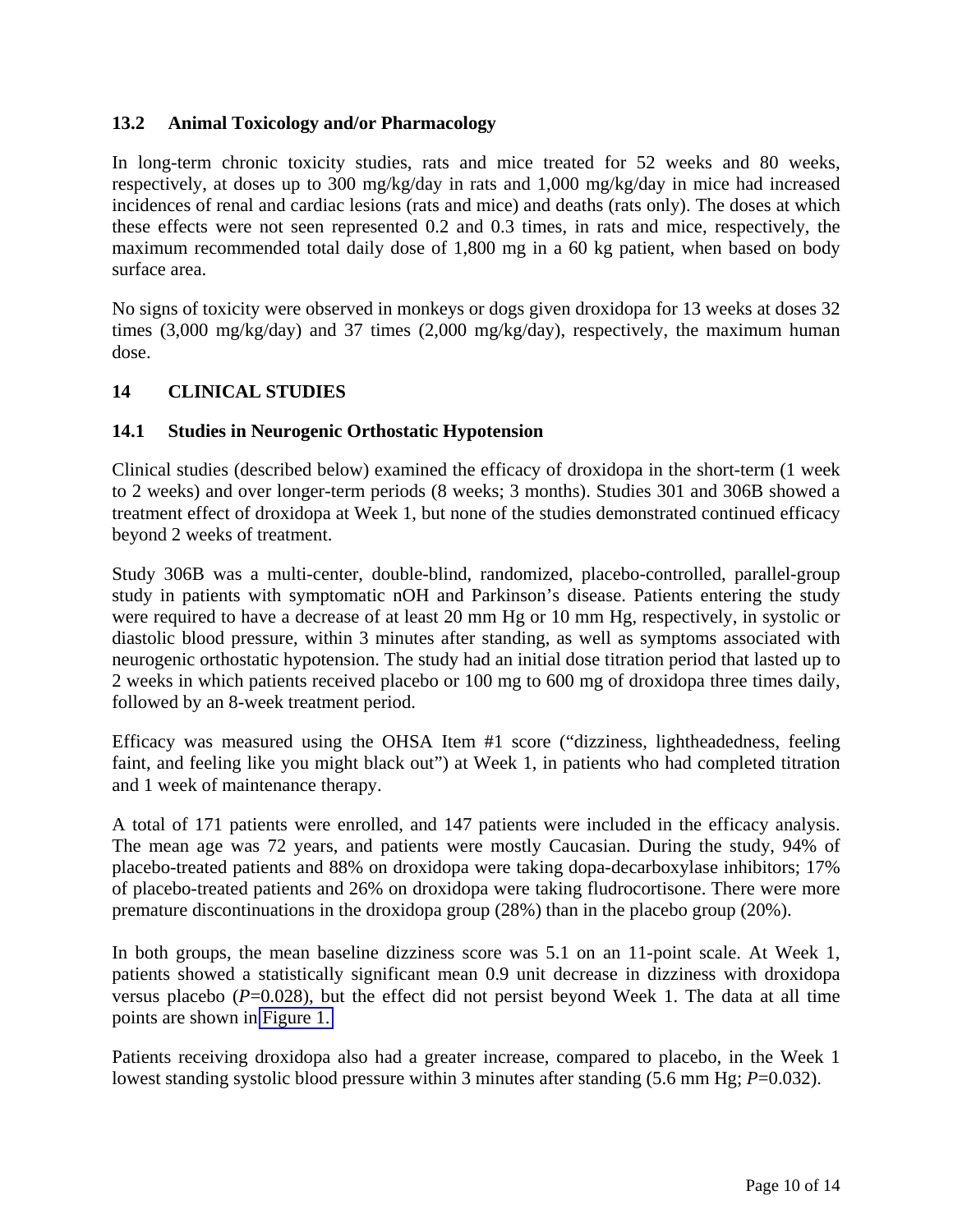

#### <span id="page-10-0"></span>**Figure 1: Mean Change in OHSA Item 1 Score by Week in Study 306B**

Note: The graph is based on observed data only. The error bars are the 95% confidence interval of the mean change from baseline in OHSA Item 1 scores.

## **Figure 2: Distribution of Patients by Change in OHSA Item 1, Baseline to Week 1, in Study 306B**

Figure 2 shows the distribution of changes from Baseline to Week 1 in the OHSA Item #1 score. Overall, the figure shows that patients treated with droxidopa improved more than those treated with placebo.

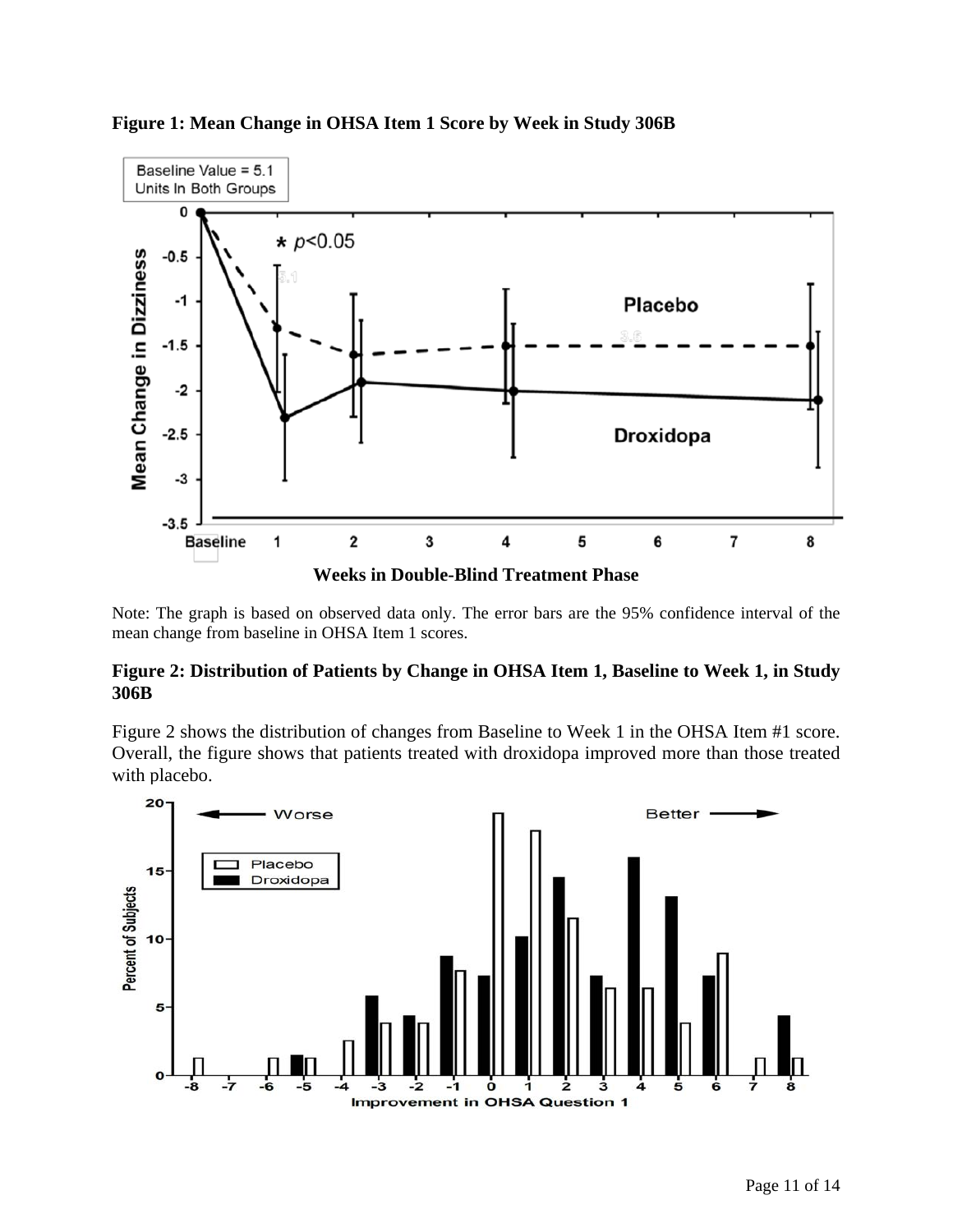<span id="page-11-0"></span>Study 301 was a multicenter, multinational, double-blind, randomized, placebo-controlled, parallel-group study in patients with symptomatic neurogenic orthostatic hypotension. The study included an initial open-label dose titration period, a 7-day washout period, and a randomized double-blind 7-day treatment period. To be eligible for enrollment, patients were required to have a decrease in systolic or diastolic blood pressure of at least 20 mm Hg or 10 mm Hg, respectively, within 3 minutes after standing. The study was enriched, such that only patients who had been identified as "responders" during the titration period were randomized to droxidopa or placebo. To be considered a responder, a patient had to demonstrate improvement on the OHSA Item #1 score by at least 1 point, as well as an increase in systolic blood pressure of at least 10 mm Hg post-standing, during the open-label dose titration period. Patients who dropped out during the titration period because of side effects or other reasons were also not included in the double-blind portion of the study.

Patients had a primary diagnosis of Parkinson's disease (n=60), pure autonomic failure (n=36), or multiple system atrophy (n=26). The mean age was 60 years, and most were Caucasian. 45% of patients were taking dopa-decarboxylase inhibitors, and 29% were taking fludrocortisone.

Efficacy was measured using the Orthostatic Hypotension Questionnaire (OHQ), a patientreported outcome that measures symptoms of nOH and their impact on the patient's ability to perform daily activities that require standing and walking. The OHQ includes OHSA Item #1 as one of several components. A statistically significant treatment effect was not demonstrated on OHQ (treatment effect of 0.4 unit, *P*=0.19).

The mean baseline dizziness score on OHSA Item #1 ("dizziness, lightheadedness, feeling faint, and feeling like you might black out") was 5.2 units on an 11-point scale. At Week 1 of treatment, patients showed a mean 0.7 unit decrease in dizziness with droxidopa versus placebo  $(P=0.06)$ .

Study 302 (n=101) was a placebo-controlled, 2-week randomized withdrawal study of droxidopa in patients with symptomatic nOH. Study 303 (n=75) was an extension of Studies 301 and 302, where patients received their titrated dose of droxidopa for 3 months and then entered a 2-week randomized withdrawal phase. Neither study showed a statistically significant difference between treatment arms on its primary endpoint. Considering these data, the effectiveness of droxidopa beyond 2 weeks is uncertain, and patients should be evaluated periodically to determine whether droxidopa is continuing to provide a benefit.

# **16 HOW SUPPLIED/STORAGE AND HANDLING**

# **16.1 How Supplied**

Droxidopa capsules are supplied in the following dosage strengths:

100 mg: Hard gelatin, size 3 capsule, with an opaque light blue cap and an opaque white body, printed with "DRX100" on body and "ap" logo on cap in black ink, filled with a white to offwhite powder.

200 mg: Hard gelatin, size 2 capsule, with an opaque light yellow cap and an opaque white body, printed with "DRX200" on body and "ap" logo on cap in black ink, filled with a white to offwhite powder.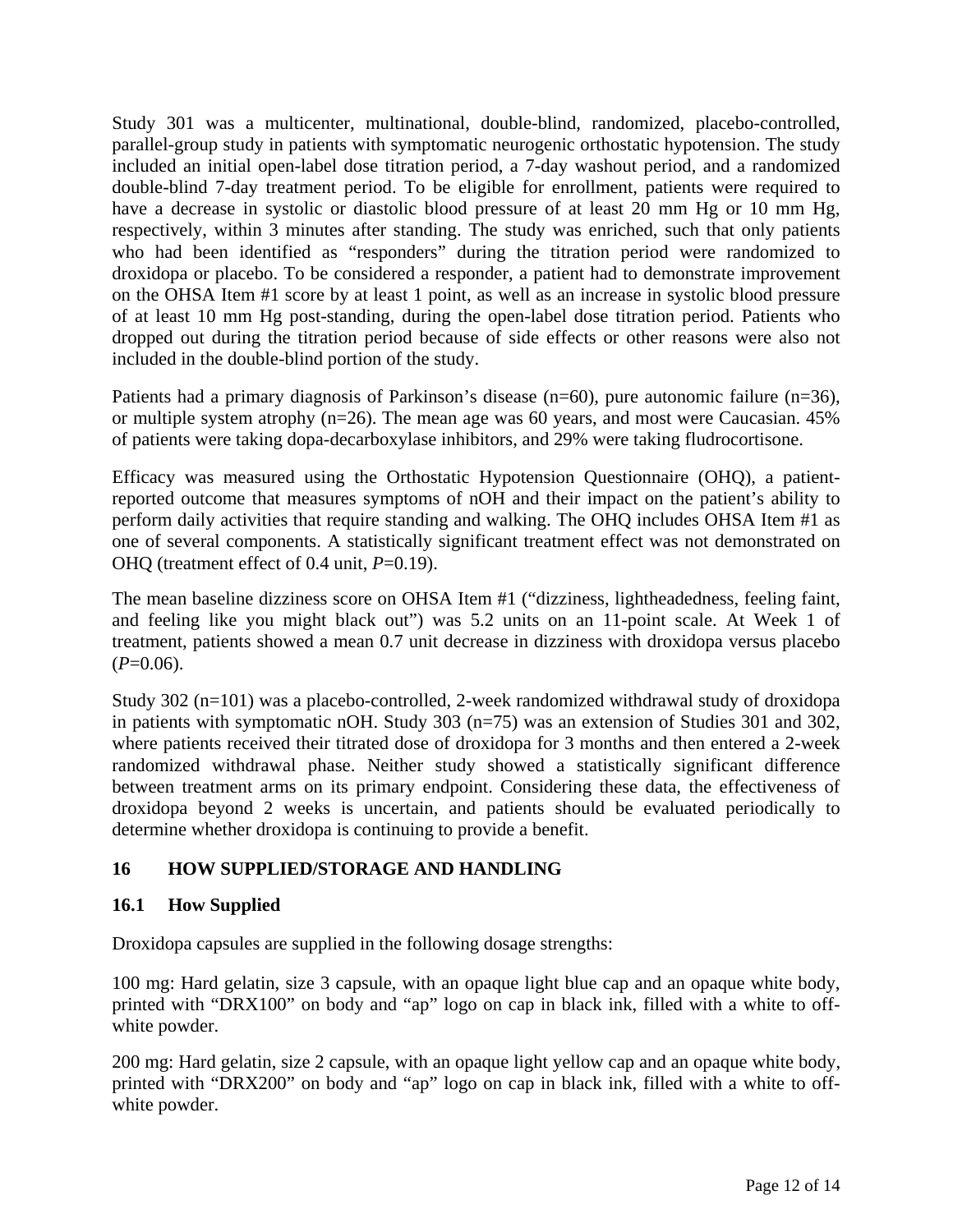<span id="page-12-0"></span>300 mg: Hard gelatin, size 1 capsule, with an opaque light green cap and an opaque white body, printed with "DRX300" on body and "ap" logo on cap in black ink, filled with a white to offwhite powder.

100 mg 90-count bottle with child-resistant closure (NDC code# 27241-199-90)

200 mg 90-count bottle with child-resistant closure (NDC code# 27241-200-90)

300 mg 90-count bottle with child-resistant closure (NDC code# 27241-201-90)

## **16.2 Storage and Handling**

Droxidopa capsules should be stored at 20°C to 25°C (68°F to 77°F); excursions permitted to 15°C to 30°C (59°F to 86°F) [see USP Controlled Room Temperature].

# **17 PATIENT COUNSELING INFORMATION**

#### *Elevations in Blood Pressure*

Counsel patients that droxidopa causes elevations in blood pressure and increases the risk of supine hypertension, which could lead to strokes, heart attacks, and death. Instruct patients to rest and sleep in an upper-body elevated position and monitor blood pressure. Instruct patients how to manage observed blood pressure elevations. To reduce the risk of supine hypertension, in addition to raising the upper body, the late afternoon dose of droxidopa capsules should be taken at least three hours before bedtime *[see Warnings and Precautions [\(5.1\)](#page-2-0)].* 

#### *Concomitant Treatments*

Counsel patients about the concomitant use of drugs to treat other conditions that may have an additive effect with droxidopa *[see Drug Interactions [\(7\)\]](#page-4-0).*

#### *Allergic Reactions*

Counsel patients to discontinue droxidopa capsules and seek immediate medical attention if any signs or symptoms of a hypersensitivity reaction such as anaphylaxis, angioedema, bronchospasm, urticaria or rash occur *[see Warnings and Precautions [\(5.4\)\]](#page-2-0).* 

#### *Lactation*

Advise women not to breastfeed during treatment with droxidopa *[see Use in Specific Populations [\(8.2\)](#page-5-0)].* 

#### *Food*

Patients should take droxidopa capsules the same way each time, either with food or without food *[see Dosage and Administration [\(2.1\)\]](#page-1-0).*

#### *Missed Dose*

If a dose is missed, patients should take the next dose at the regularly scheduled time and should not double the dose.